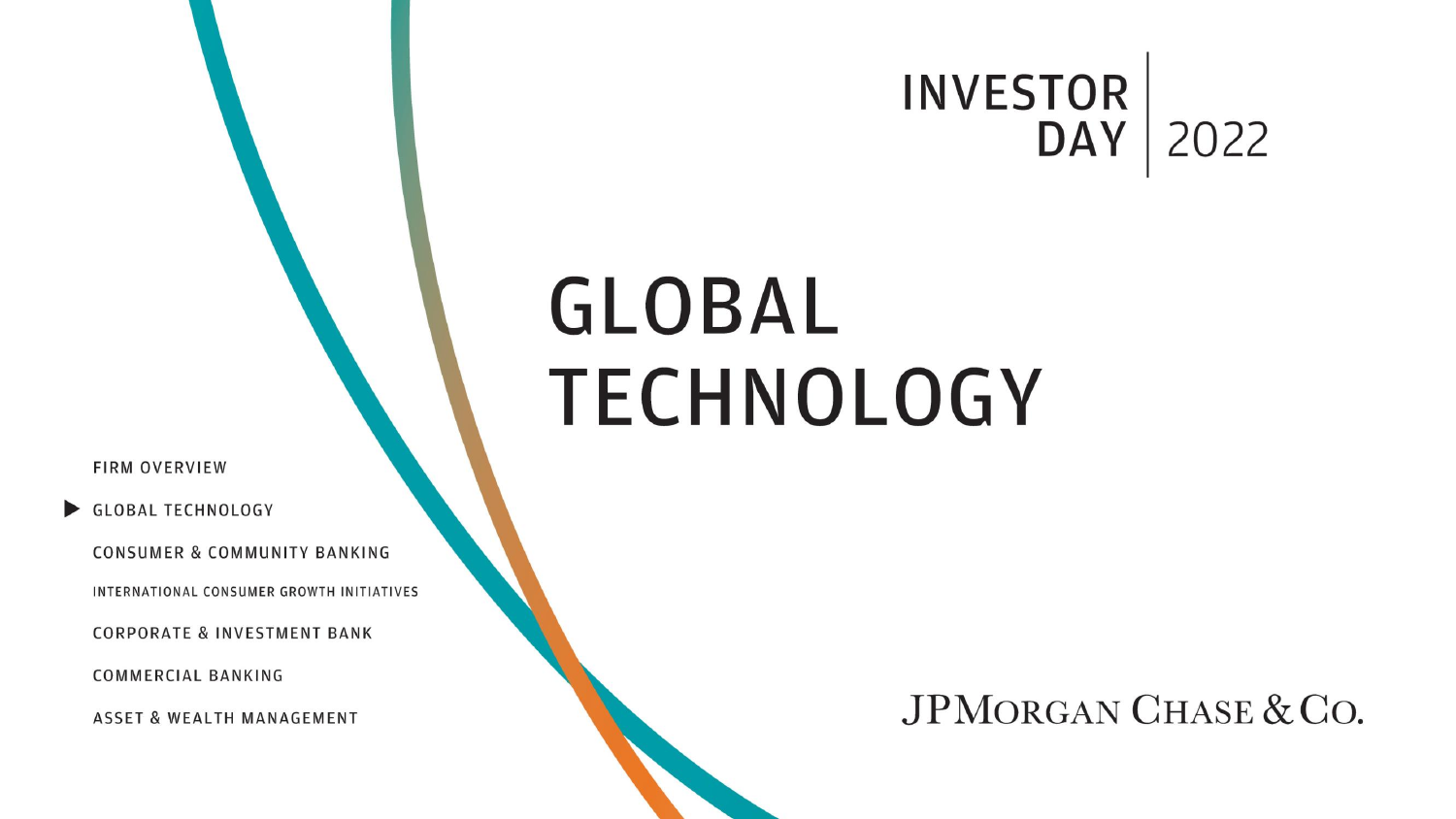We deliver technology at a global scale

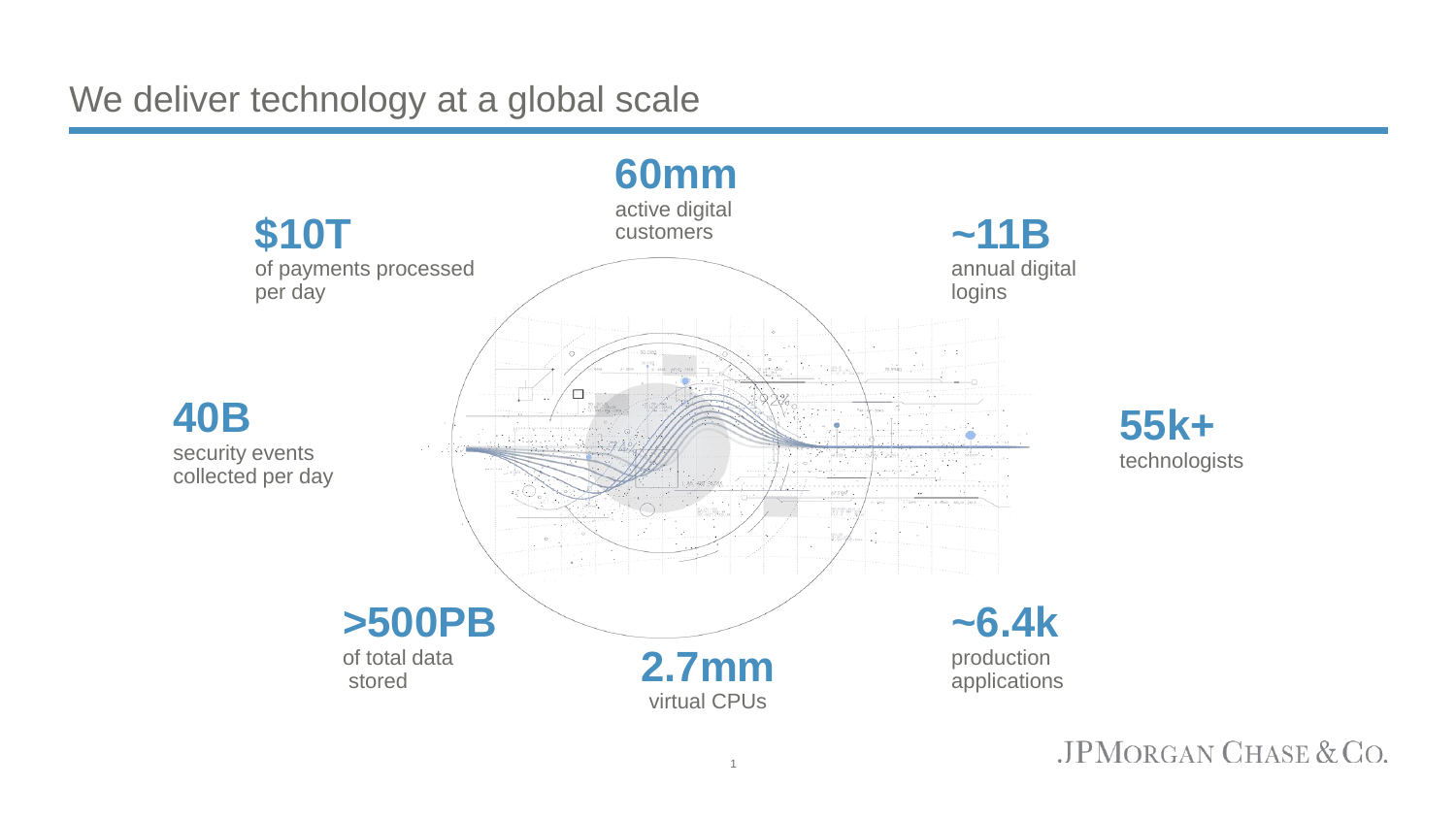#### Our technology strategy is aligned to business priorities

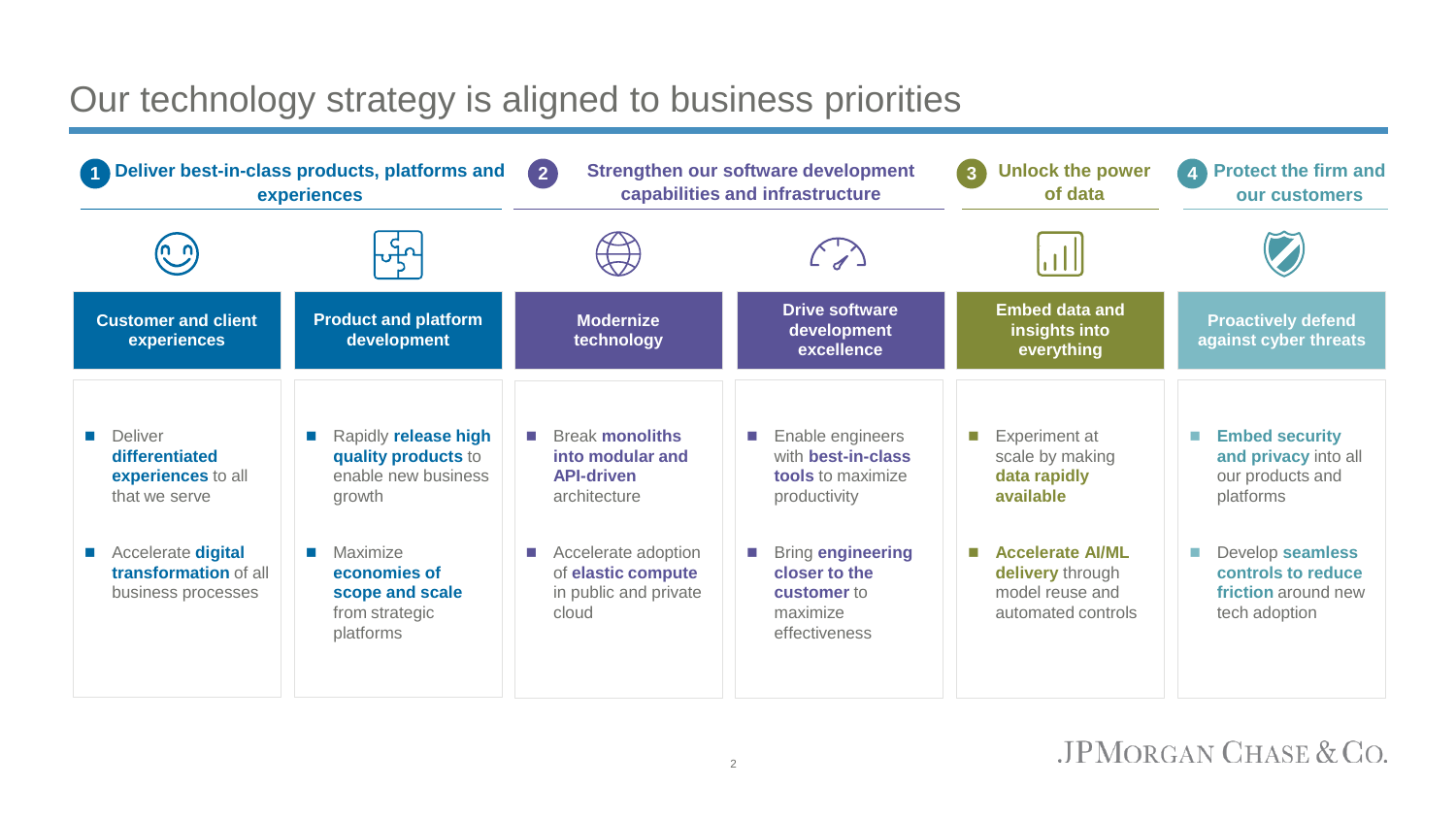#### Our expense growth is driven by investments



**Investments by strategy, 2022** Products, platforms and experiences (largely in the business) \$4.1B Modernize technology and software development excellence Unlock the power of data **EXALL SEALL SEALL SEALL SEALL** \$2.6B Protect the firm and our customers **Total \$6.7B Fully loaded investments by LOB, 2022**  $CIB$   $$3.1B$  $CCB$   $$2.4B$  $\text{AWM}$   $\text{\$0.9B}$  $CB$  \$0.2B **Total \$6.7B Run the bank includes Infrastructure** Software licenses

Application and production support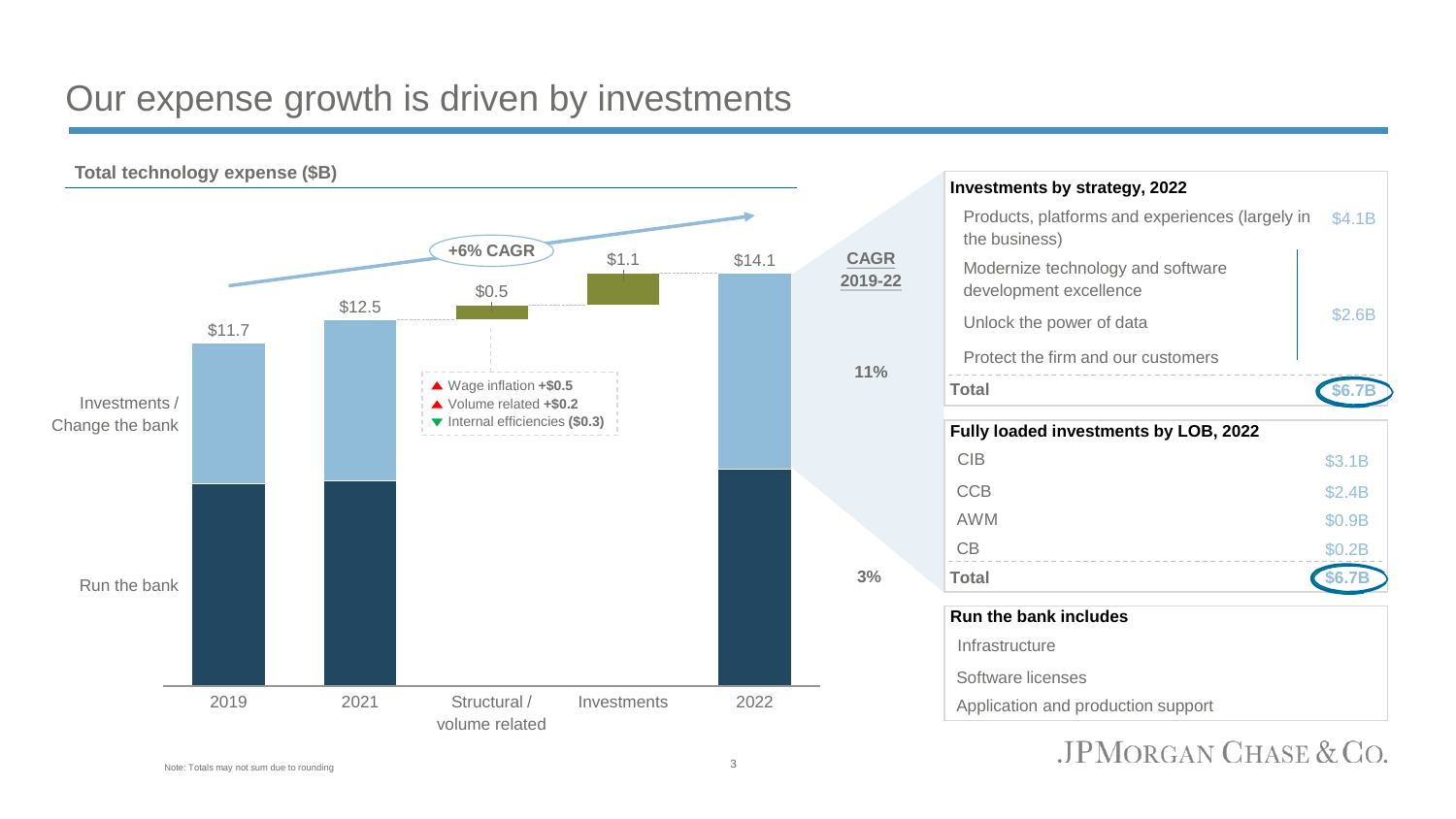#### We have held run the bank expense relatively flat, while volumes have doubled

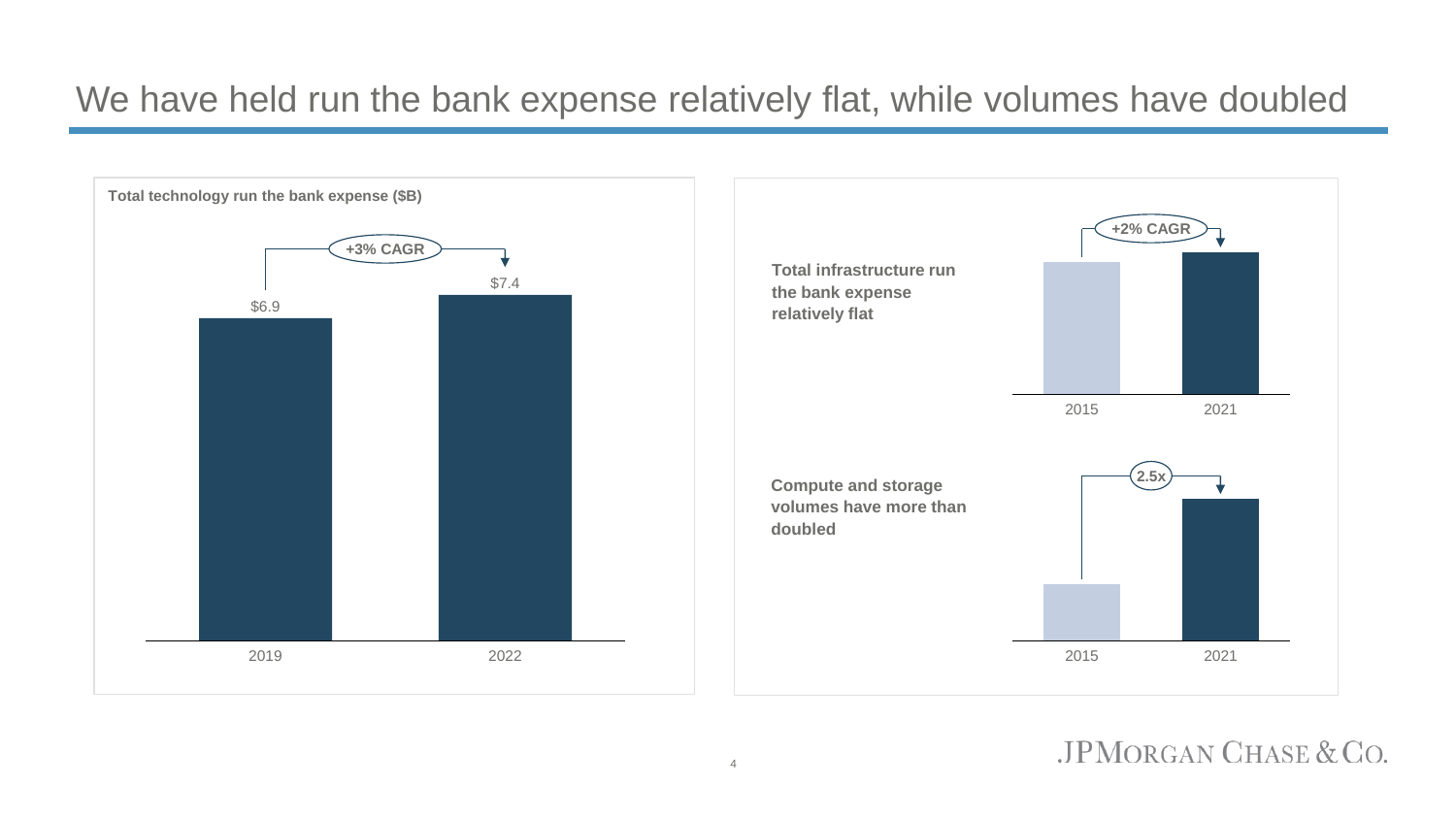#### Our \$4.1B investment across the businesses will directly drive returns

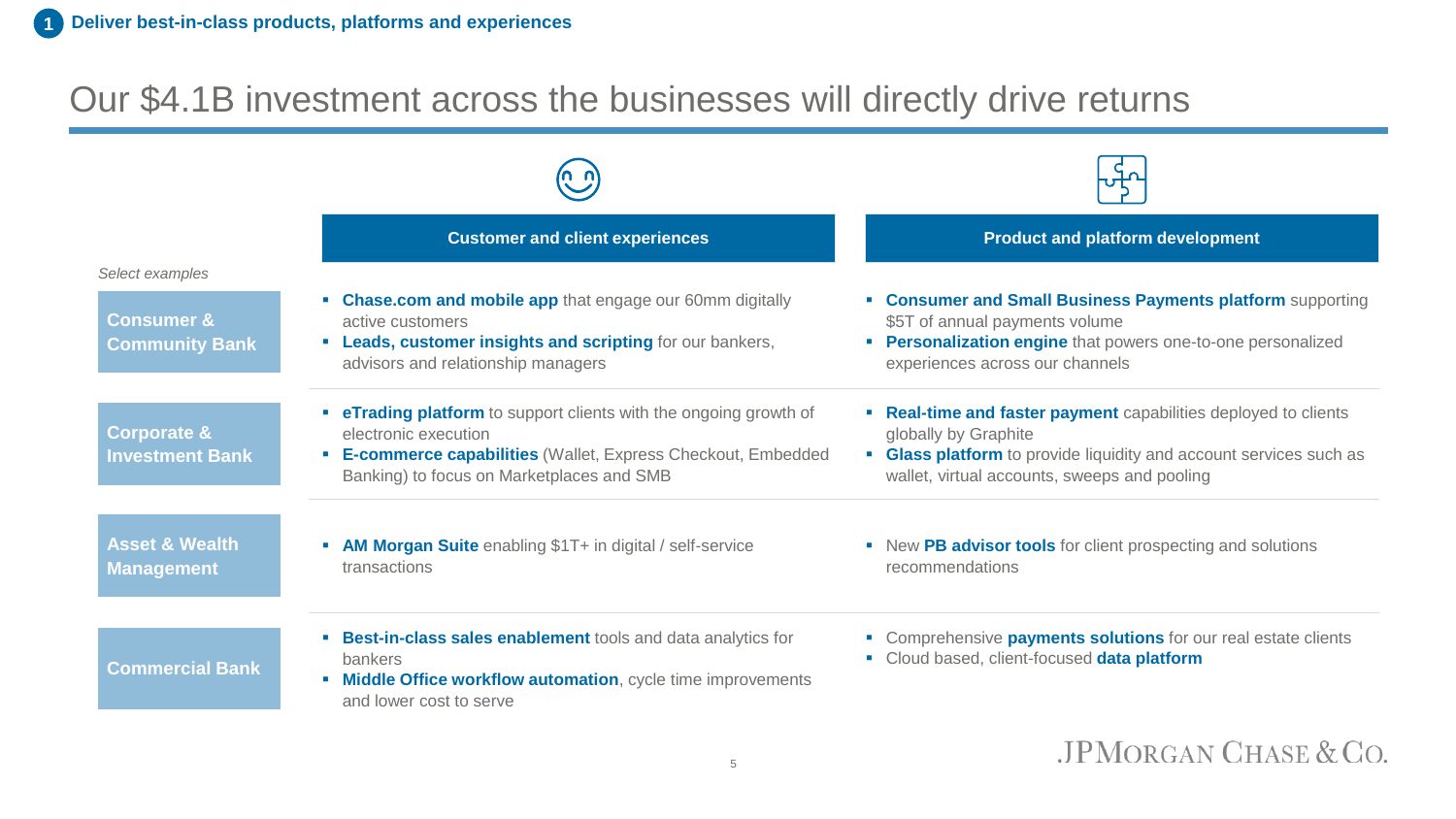#### We are modernizing our infrastructure and applications to increase speed, resiliency and drive cost efficiency **Strengthen our software development capabilities and infrastructure 2**

| Strengthening our technology foundation       |                                                                                                                                                                                                                                                                                                                | While delivering value |                                            |
|-----------------------------------------------|----------------------------------------------------------------------------------------------------------------------------------------------------------------------------------------------------------------------------------------------------------------------------------------------------------------|------------------------|--------------------------------------------|
| <b>Application</b><br><b>Modernization</b>    | • Refactor applications to optimize cloud adoption (public & private)<br>• Replace applications with industry-leading SaaS solutions<br><b>Build</b> cloud-native core banking systems<br>• Decommission redundant applications, 2,200 complete                                                                |                        | <b>On-demand</b> infrastructure capacity   |
|                                               | • Enable multi-cloud strategy to access best capabilities and mitigate lock-in                                                                                                                                                                                                                                 | >95%                   | Reduction in hardware<br>provisioning time |
| <b>Infrastructure</b><br><b>Modernization</b> | risk<br>o Built highly secure private cloud platform<br>○ Enabled one <b>public cloud</b> provider, two more in progress<br>$\circ$ 30%+ of total infrastructure spend is in cloud (~50% incl. virtual<br>servers)<br>• Optimize current footprint, consolidating from 33 to 17 global data centers<br>by 2025 | $15 - 20%$             | Infrastructure cost<br>efficiency          |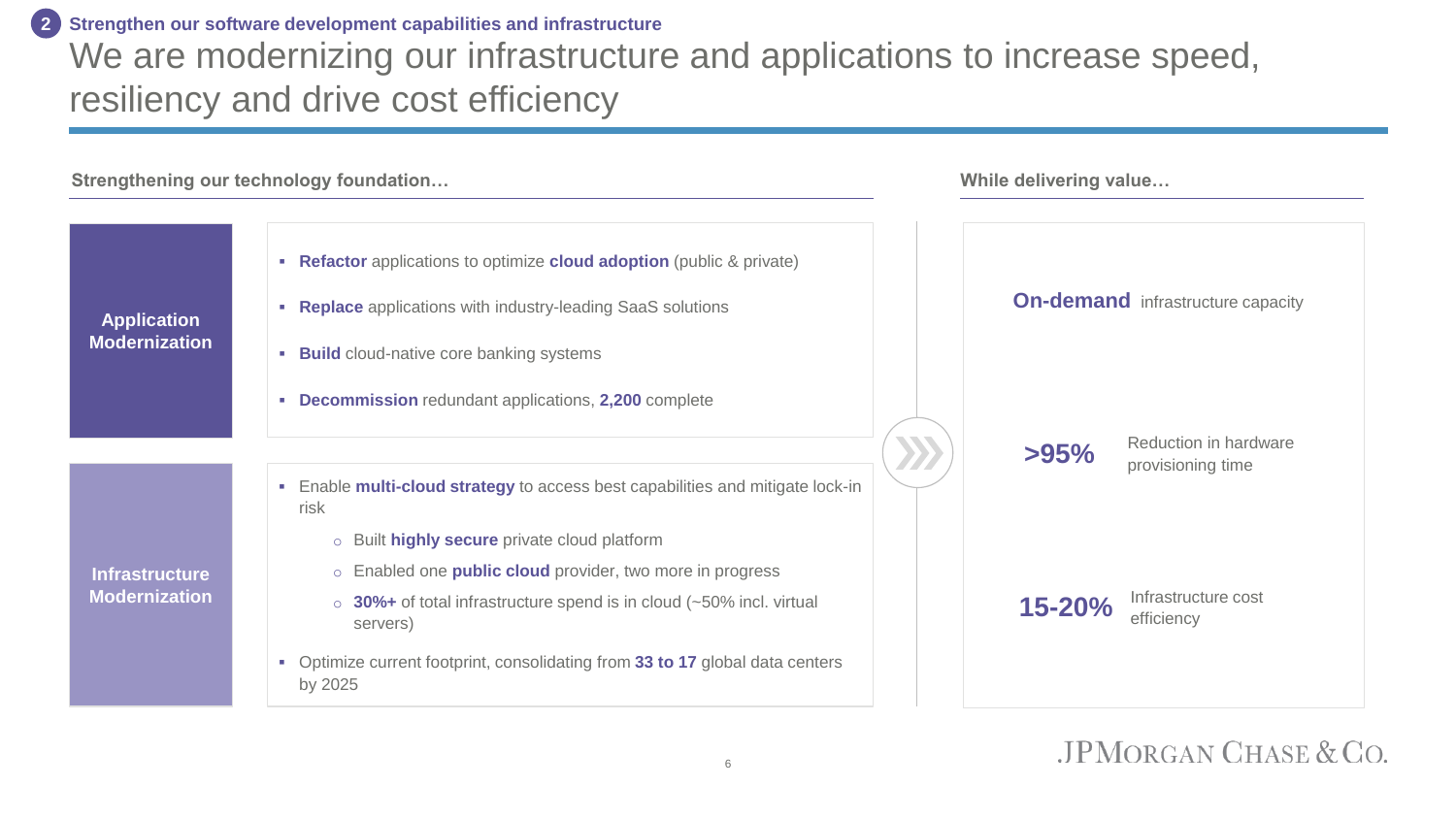#### Our software delivery tools drive productivity and speed to market

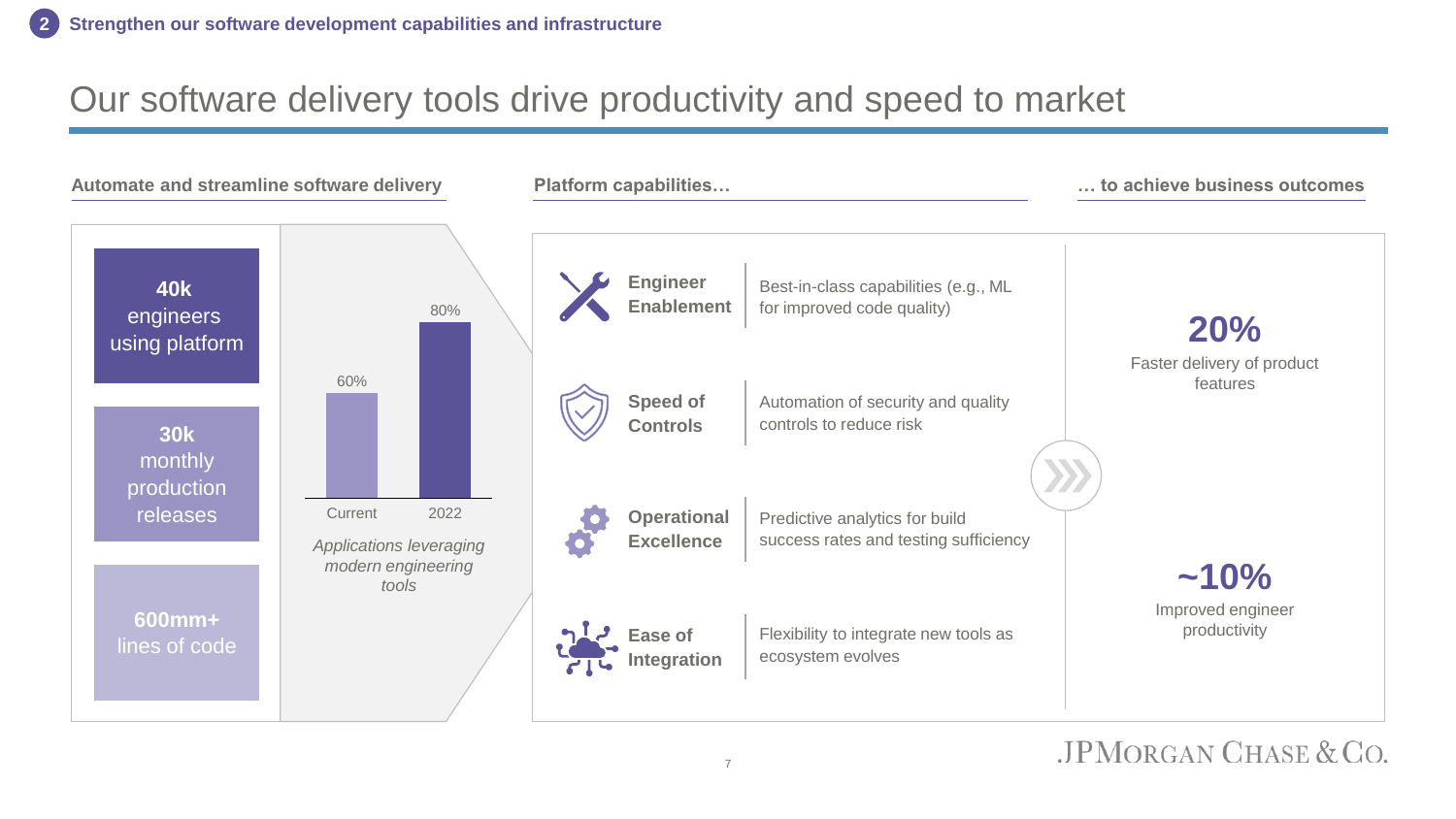#### Three examples that demonstrate the value we have realized

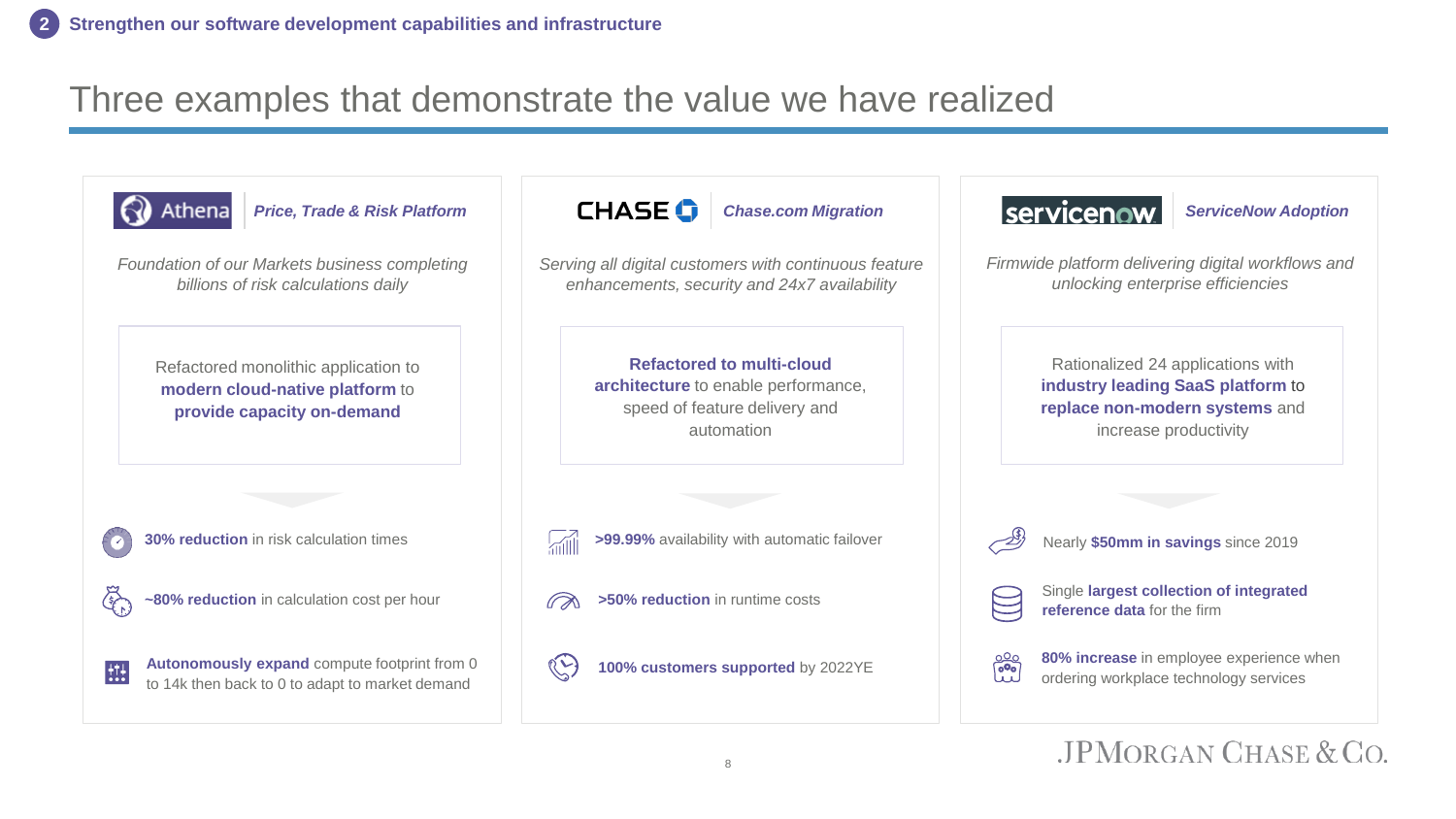Modernizing technology and software development excellence will drive cost efficiency across the total spend and slow our expense growth **Strengthen our software development capabilities and infrastructure 2**

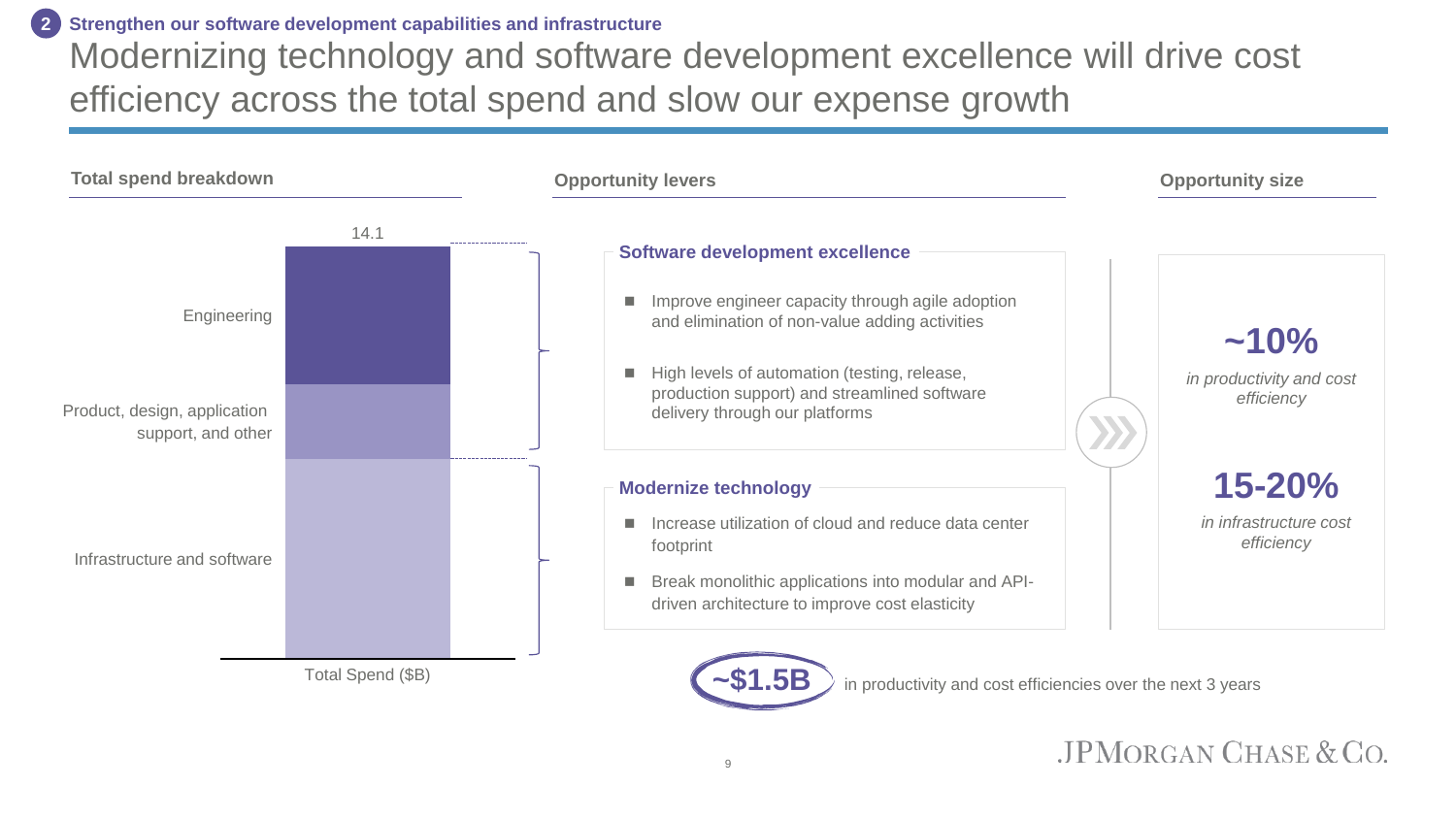#### Our AI platforms will drive speed-to-market and enable adoption at scale

#### **We are seeing high impact from our AI investments** 2020 2023 **2x \$ impact per \$ spend** *\$1B+ in business impact projected by 2023* **Equities Trading (Flow Trader)** Utilizing AI to deliver faster quotes to clients **Select examples Fraud Risk Modelling** Identifying fraudulent transactions with AI to reduce losses Up to **80%** time improvement **Build strategic platforms and empower our 1,000+ data scientists We are addressing the two biggest challenges in delivering AI at scale… Data Management Lifecycle** Make data available at speed and at scale **■** Manage data-as-a-product to make it easier to consume and combine with other data ■ Move data to public cloud for greater scale and elasticity **AI Model Lifecycle** Improve data scientist productivity and speed Dedicated training data management platform **Reduce friction in model** development process Fit-for-purpose policies and controls **Majority** of firmwide analytical data available in **real time 70% faster**  model speed-tomarket reduction since  $$100mm$   $^{+0.000}_{20171}$ **Quote Time Fraud Losses**

<sup>1</sup>Volumes up **50%** in the same time period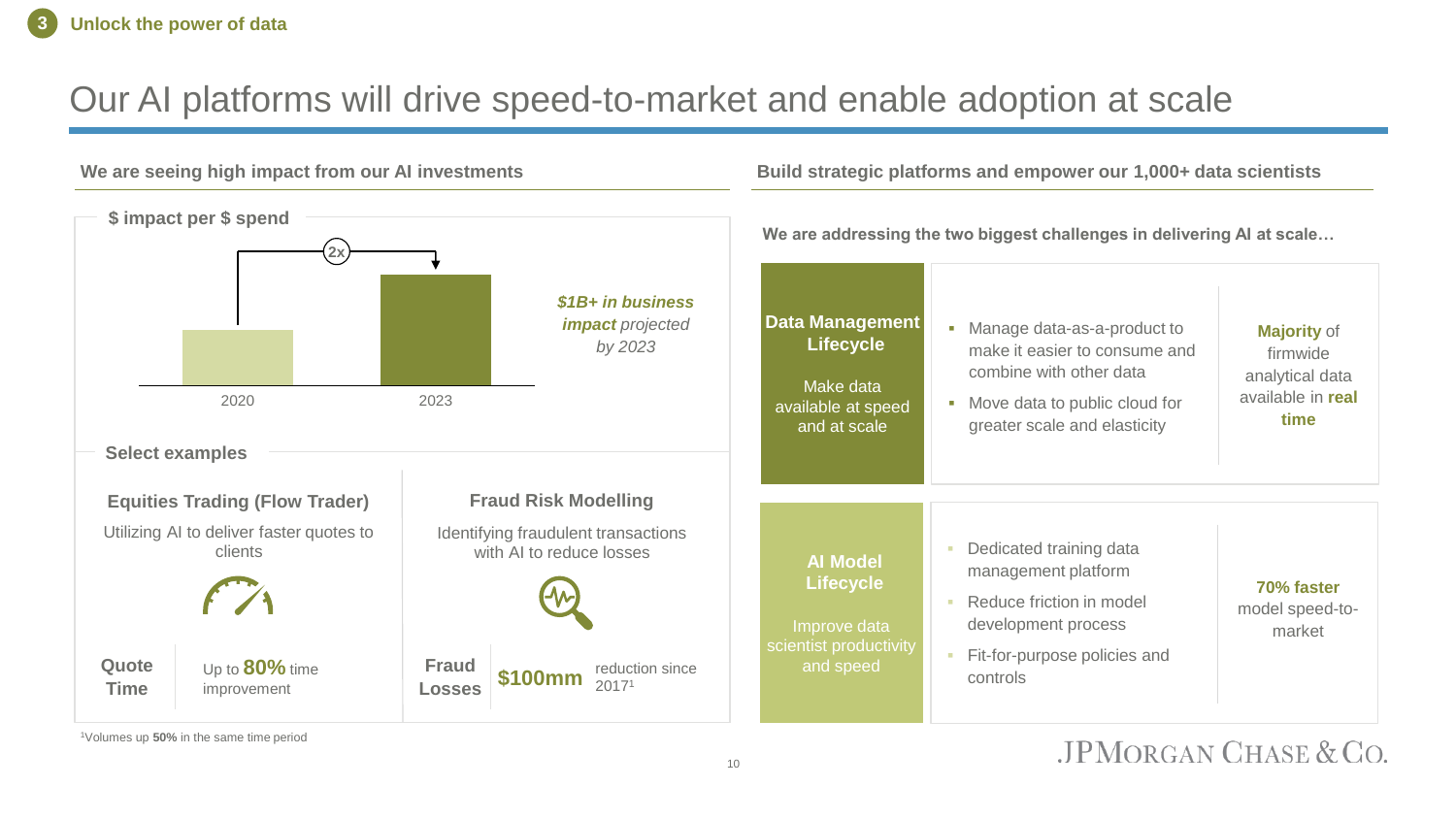#### **4 Protect the firm and our customers**

### We have maintained consistent cybersecurity investment through a dynamic threat and regulatory environment



 $JPMORGAN CHASE & CO.$ 

11